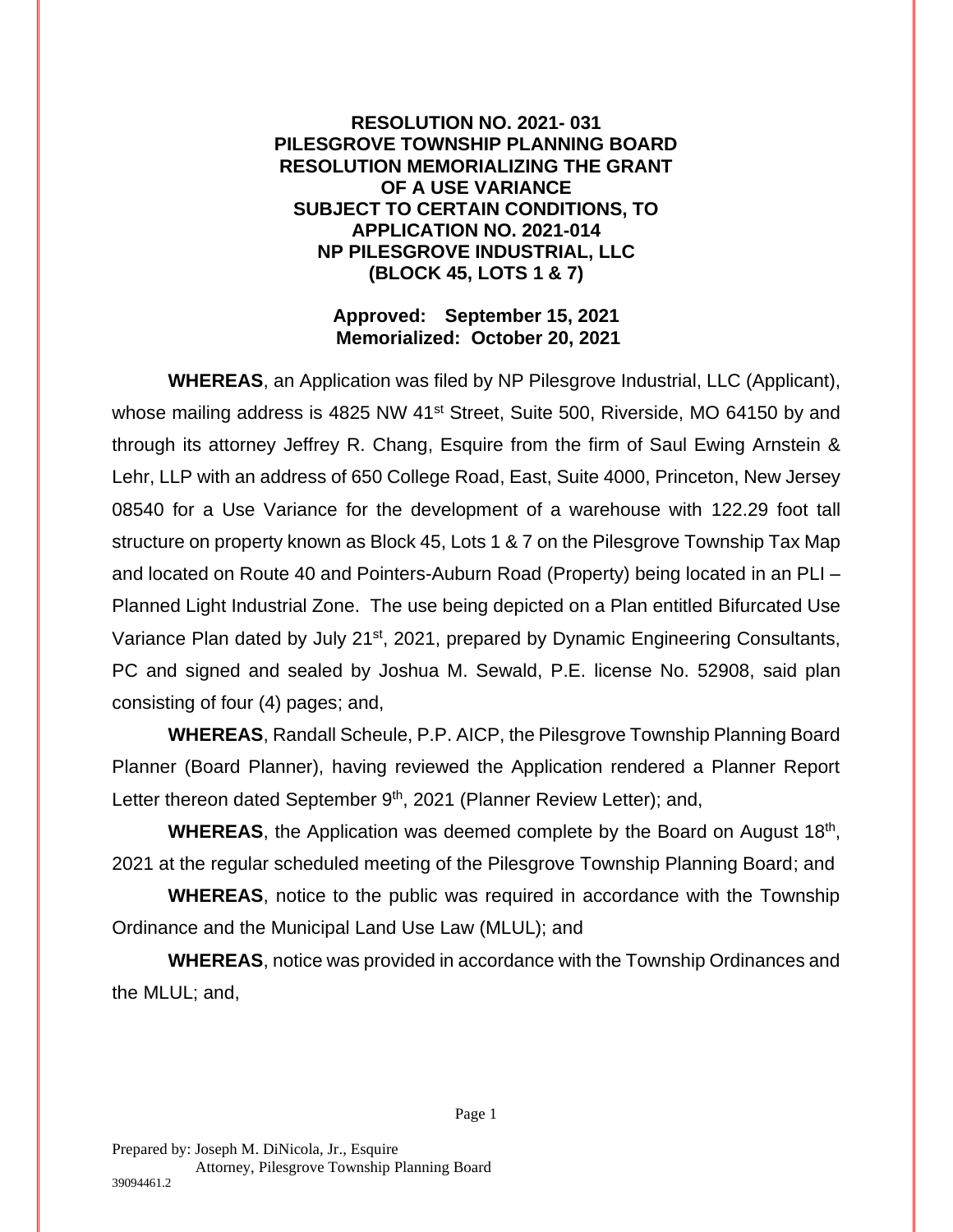**WHEREAS**, the Board determined that it had jurisdiction to hear the Application and proceed with a public hearing on the Application on the regular meeting of the Pilesgrove Township Planning Board convened on September 15<sup>th</sup>, 2021; and

**WHEREAS**, the Applicant submitted the following exhibits into the record:

A-1: Aerial Overlay

A-2: Overall Site Plan Rendering

A-3: Schematic Site Plan A14

A-4: Birds eye view of the proposed development

**WHEREAS,** the Board heard testimony from the Applicant, Joshua M. Sewald, PE, the Applicant Engineer, Christine Cofone, PP, the Applicant Planner and representations from Jeffrey R. Chang, Esquire, the Applicant's attorney; and

**WHEREAS**, the Board provided an opportunity for interested members of the public to ask questions or make statements regarding the application and no members of the public spoke in support of or in opposition to the application; and

**WHEREAS**, after hearing the above testimony, and representations, the Board made the following findings of fact:

- 1. The property is in an PLI Planned Light Industrial Zoning District as designated on the Township Zoning Map.
- 2. The Property is approximately 455 acres and is utilized as a sod farm with associated office, shop buildings, storage structures and a farmhouse.
- 3. The subject property is located on the New Jersey State Highway Route 40 and Pointers-Auburn Road (County Route 646).
- 4. Applicant proposes a planned industrial development including wholesale uses, distribution centers and warehousing.
- 5. The proposed development would include the subdivision of Lots 1 and 7 into six (6) new lots, one for each building/facility and one for the proposed wastewater treatment facility.
- 6. The Applicant is requesting a bifurcated use variance approval for d(6) height variance to permit the height of a principal structure to exceed by 10 feet or 10% the maximum height permitted in the district for a principal structure.

Page 2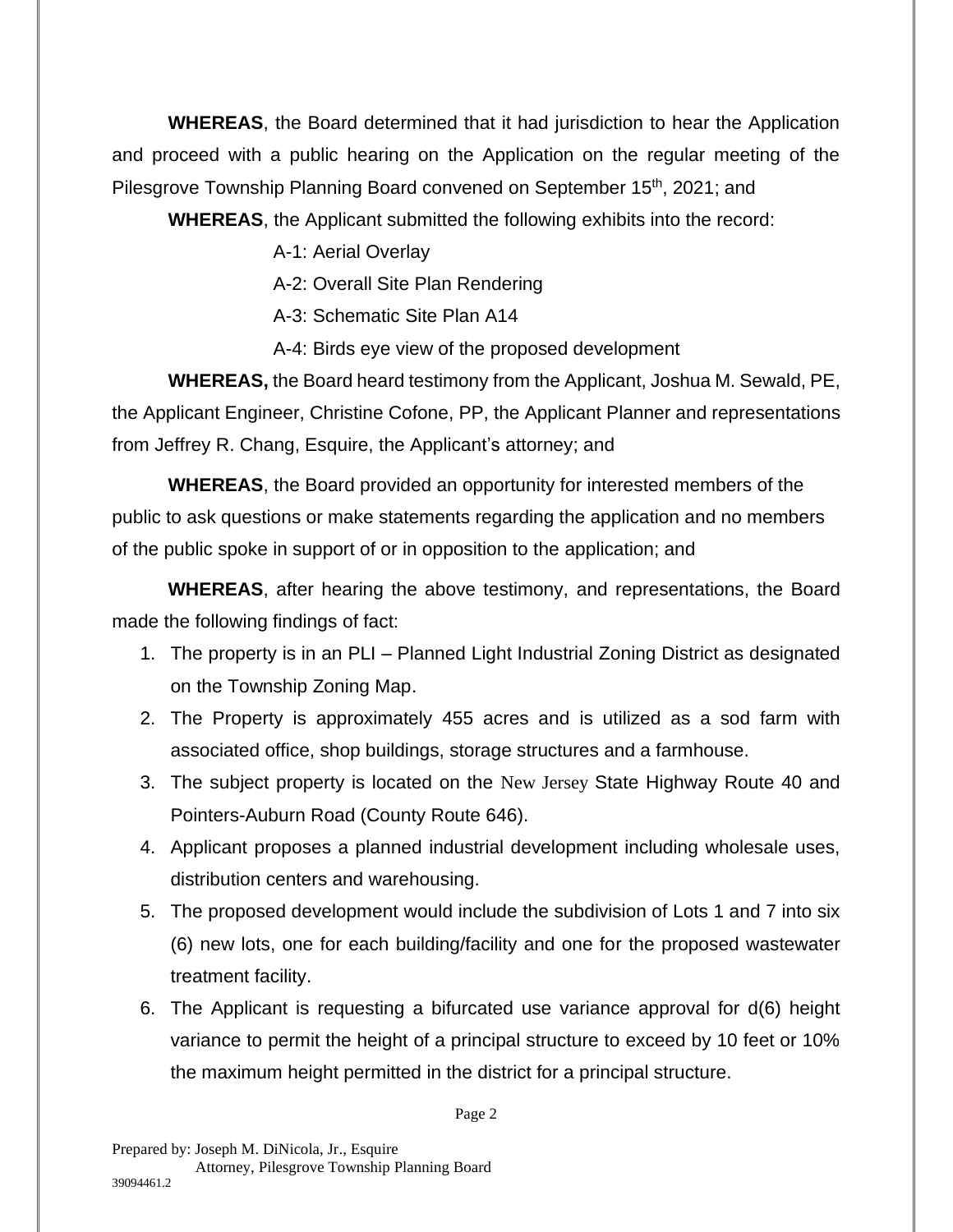- 7. The Township ordinance in a PLI zoning district provides for a maximum building height of forty-eight (48 ft) feet and three (3) stories high, except for hotel/motel buildings which are permitted to be 72 ft in height and 6 stories high.
- 8. As proposed the highest point of the building shall be 122.29 ft high. This shall include the building, HVAC units, lightning rods and differential in grade.
- 9. The proposed warehouse that is of concern to this application will be a cold storage, all automatic warehouse.
- 10. The height of the warehouse is for efficiency purposes, due to the intended use.
- 11. As it relates to the Use Variance requested the Applicant's Planner provided extensive testimony regarding the Positive and Negative Criteria, in which they justified the following:
	- a. **Positive Criteria**: The Applicant identified special reasons, and testified that the Use would benefit the community and the property is particularly suited for the particular use.
	- b. **Negative Criteria**: The proposed use can be granted without substantial detriment to the public good. Additionally, it will not impair the intent and purpose of the Zoning Ordinance.
- **12.** The Board Next reviewed the Planner Review Letter. The Applicant agreed to comply with all the comments and requirements contained in the letters, subject to the planner's approval.

**BE IT THEREFORE RESOLVED** on this \_\_\_\_\_\_ day of \_\_\_\_\_\_\_\_\_\_\_\_\_\_, 2021 by the Pilesgrove Township Planning Board, the Use Variance requested as further depicted on the plan submitted is granted, and is subject to the following conditions:

1. The approval is conditioned upon the Applicant applying for Major Subdivision and Major Site Plan approval or applying for a General Development Plan.

2. The approval is subject to the building, that is of concern in this application, being located and designed as shown on the submitted plans. In the event that the location and/or design of the building is modified, the Applicant shall be required to return to the Planning Board for further review.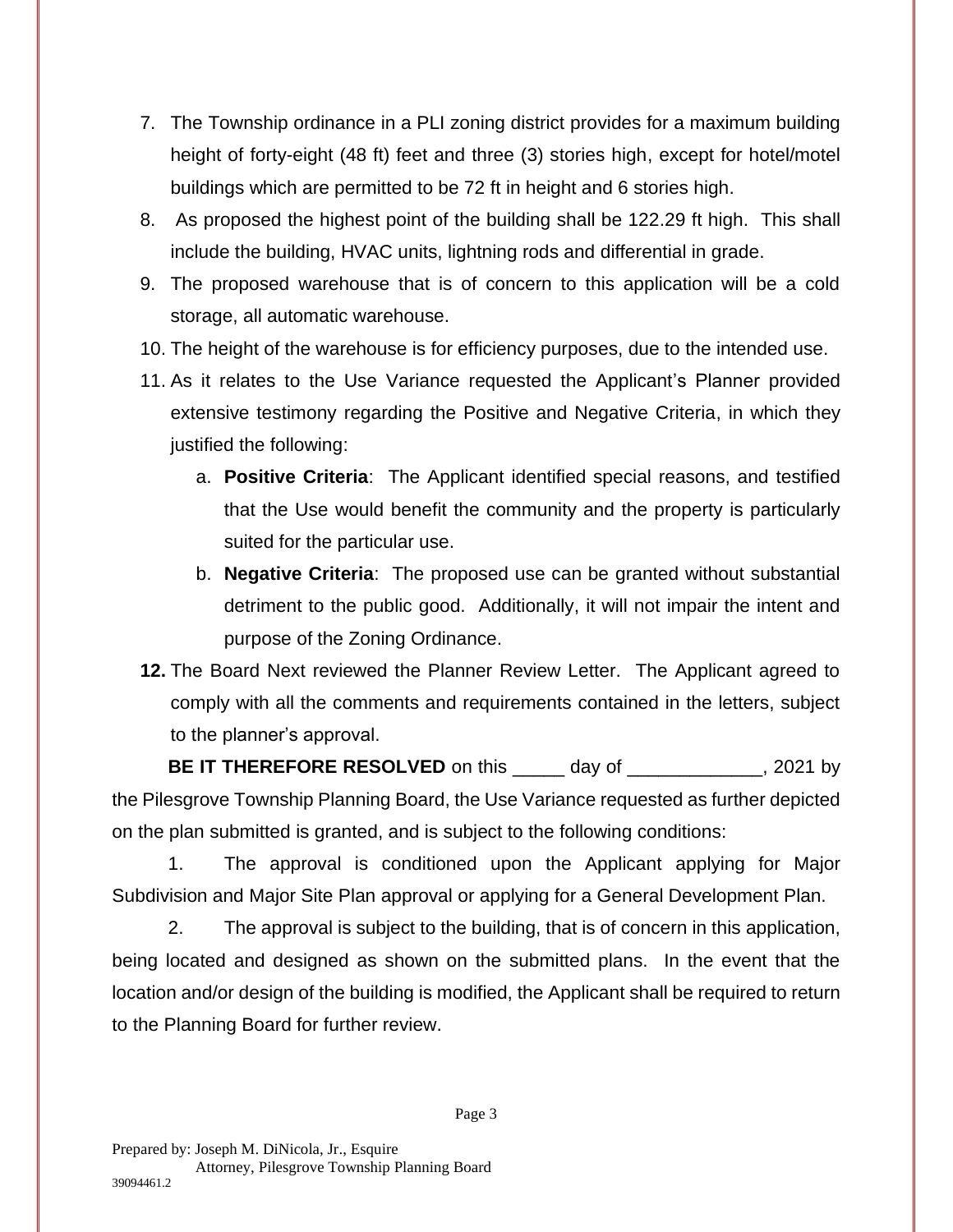3. Payment of any and all required fees which are due or may become due to the Township within seven (7) day notice thereof, including but not limited to, settlement of any outstanding review escrow accounts.

4. Any and all conditions of approval detailed in the planner's review letter, subject to the planner's approval.

**BE IT FINALLY RESOLVED** that the Applicant is hereby placed on notice that:

1. Applicant shall comply with all representations made during the course of the hearing and in all filed documents.

2. Applicant shall indemnify and hold the Board harmless from any claim of any kind which may be made as a result of any deficiency in the Application, including any challenges to the notice requirements of the MLUL and Township Ordinance.

Page 4

## **PILESGROVE TOWNSHIP PLANNING BOARD**

**BY:\_\_\_\_\_\_\_\_\_\_\_\_\_\_\_\_\_\_\_\_\_\_\_\_\_\_\_\_\_\_\_\_\_\_\_\_\_**

**JEFFREY STRING, Chairperson**

**ATTEST:**

**RITA SHADE, Secretary**

**\_\_\_\_\_\_\_\_\_\_\_\_\_\_\_\_\_\_\_\_\_\_\_\_\_\_\_\_\_\_\_**